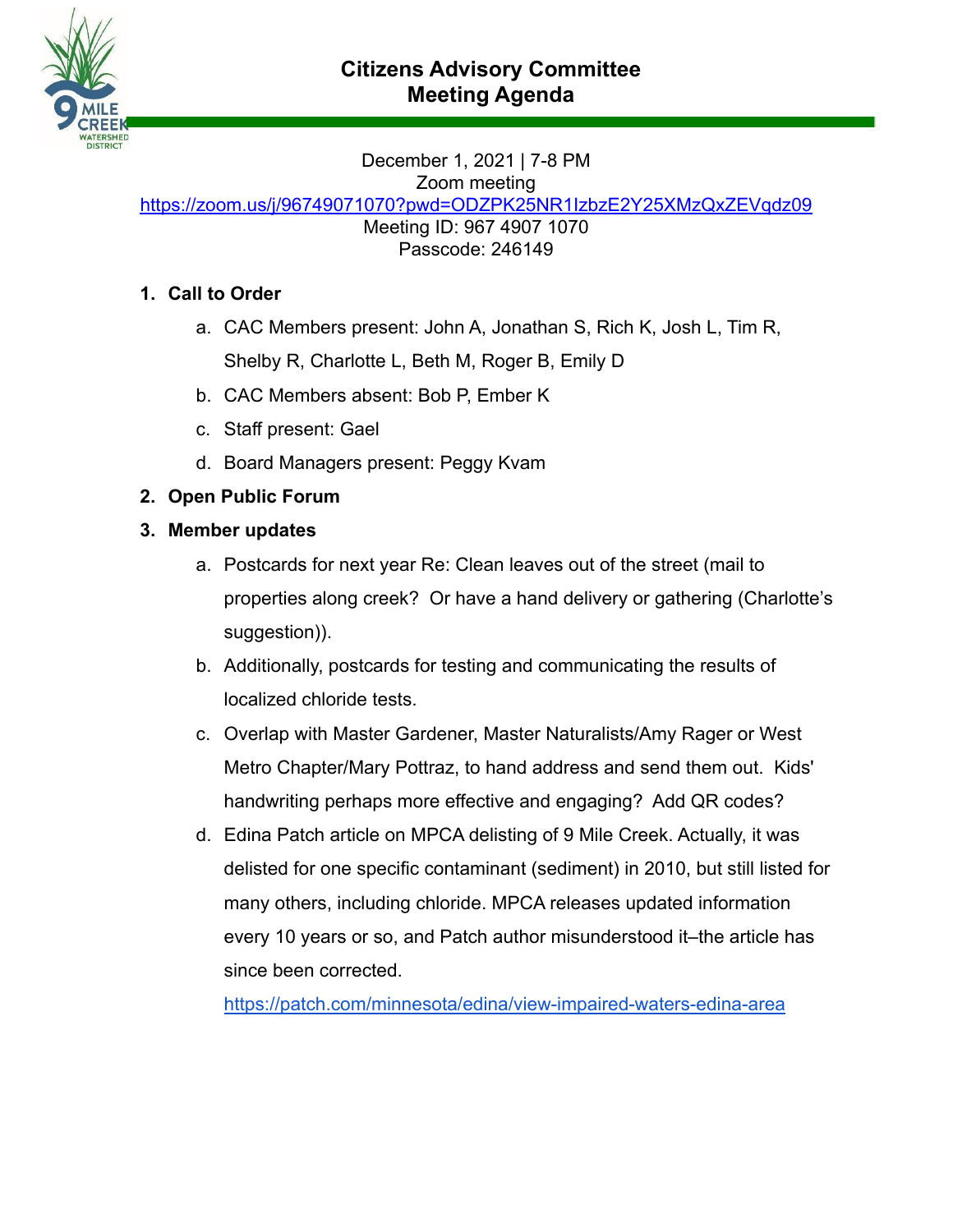

# **4. Project Updates**

a. Rosland Park project updates - concrete box for phosphorus reduction project. Testing various filtration mediums.

### 5. **Education Program Updates**

- a. Trail map updates thank you to contributors, almost finished. Great looking draft.
- b. Salt Suitcase Display Lots of moving parts and interactive but is a slow process to design. Goal is when winter ends!
- c. Minnetonka Winter Farmers market, Dec 4 and Feb 12 Dec 4 will be a chloride presentation in coordination with Minnetonka, and pick up dog waste for the Feb 12th date.
- **6. Other**
	- **a.** Salt Watch--10 volunteers so far (10 kits, limited supply at the moment, hoping to improve with general supply line relief). Minnetonka supports the effort through advertising in the e-newsletter.
	- **b.** Board liaison—rotate more board members through? Grace wondering if we'd like to see other board members. CAC agreed, it would be good to have more representation from the Board.

#### **7. Professional Development Reports**

- a. Reports from WRC Beth and Roger.
	- 1. Manoomin as a paradigm for future study parameters.
	- 2. Peatland designations
	- 3. Biochar
- b. MAWD coming up—3 CAC attending
- c. Gael attended Understand Native Minnesota, recommends. <https://www.understandnativemn.org/>
- 8. **Adjourn**